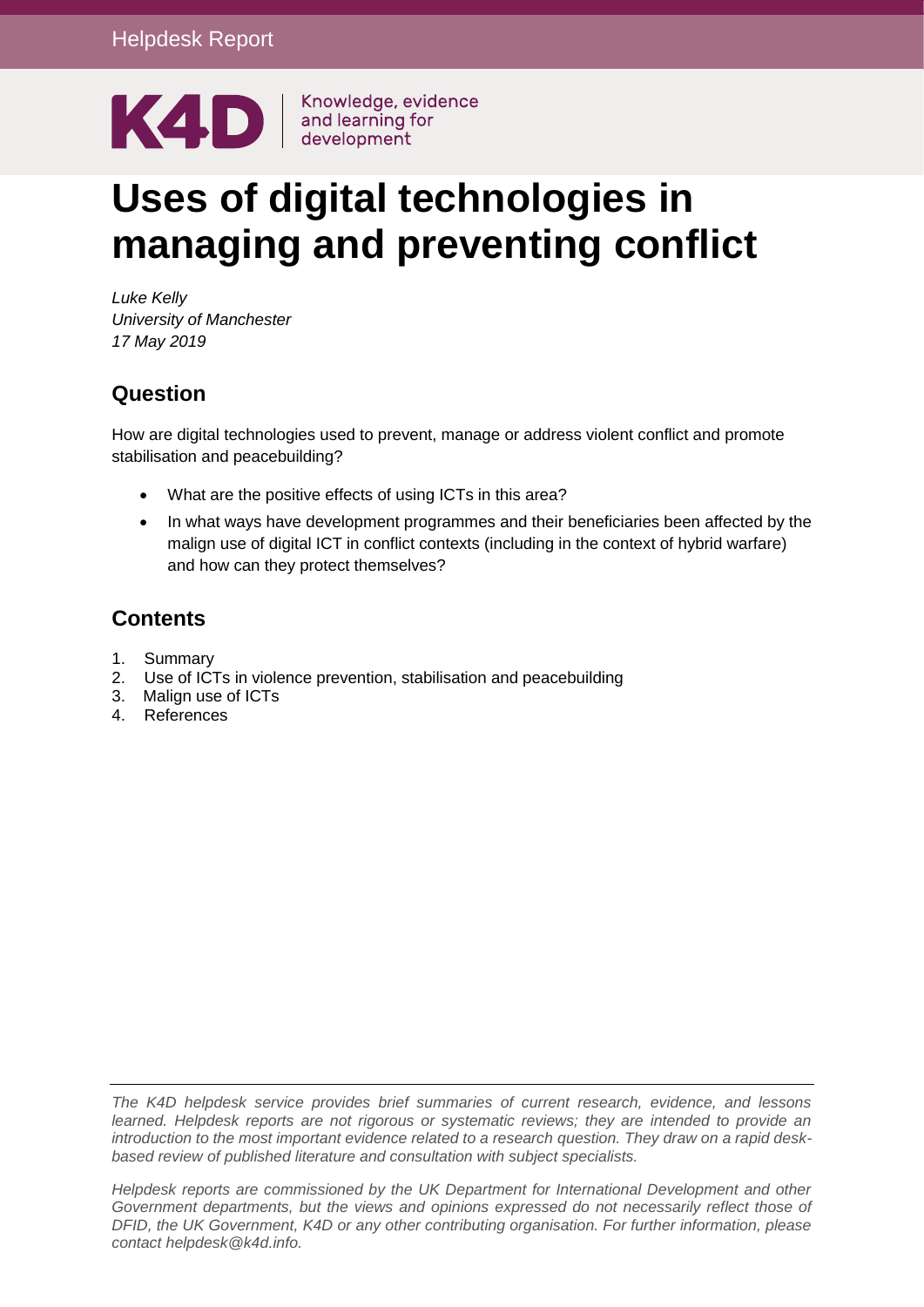# <span id="page-1-0"></span>**1. Summary**

This query looks at the role of ICTs in preventing, managing and promoting peacebuilding and stablisation. It also considers the threats to humanitarian programmes brought by ICTs.

Information Communication Technologies (ICTs) are increasingly prevalent across the developing world and as such are being used in a variety of ways to prevent, prevent or address violence conflict. ICTs can be defined as 'electronic equipment and applications that are used to find, analyse, create, communicate, disseminate and use information' (HD, 2019). The ICTs surveyed in this paper include mobile phones, the internet, social media platforms such as Whatsapp, Facebook and Twitter, satellites, and GIS mapping applications, and the crowdsourcing of information through these platforms. A large number of applications have been developed to gather, map and disseminate data on peace and conflict. These include the Ushahidi platform, first developed in Kenya in 2008 and used widely since.

Overall, ICTs can help manage and prevent conflict, and build peace, in the following ways:

- Identifying and mapping hate speech and rumours;
- Countering hate speech and rumours;
- Identifying and mapping risks to livelihood or other likely causes of conflict;
- Collating and analysing citizens' perceptions of risk and conflict;
- Mapping violent incidents;
- Tracking armed groups:
- Providing early warning;
- Identifying examples of peaceful behaviour.

ICTs can help gather a large volumes of information on peace and conflict that can be used to track violence and its causes. ICTs are seen to be less useful in gathering in-depth interviewstyle information. ICTs also have applications in preventing conflict through information or positive messaging. A number of initiatives have been undertaken by NGOs, but there are few comprehensive evaluations.

Broadly speaking, ICTs can be used in 'vertical' and 'horizontal' configurations. In the former, ICTs are used by governments to gather and analyse data from populations, or to disseminate messages. In the latter, ICTs such as mobile phones and social media are used by citizens and civil society groups to spread information between citizens, or to the government. The use to which ICTs are put also depends on models of conflict prevention and peacebuilding, which range from tracking and halting insurgent groups by force, to surveying risks and seeking to empower ordinary citizens.

The literature suggests that programmes using ICTs should pay close attention to contextual factors such as the use of technology, the population's technological literacy, and the data analysis capacities of the implementing organisation.

Humanitarian organisations have as yet developed few specific techniques to protect themselves from the malign use of ICT. Suggested safety measures include the use of data protection principles, risk assessments, and more advocacy of 'humanitarian space'.

A number of research centres looking into the uses of ICT in peace and conflict prevention have been started. They include research centres at Stanford, Harvard and MIT, Everyday Peace Indicators at Georgetown University, the ICT4Peace Foundation, and PeachTech Lab (Firchow,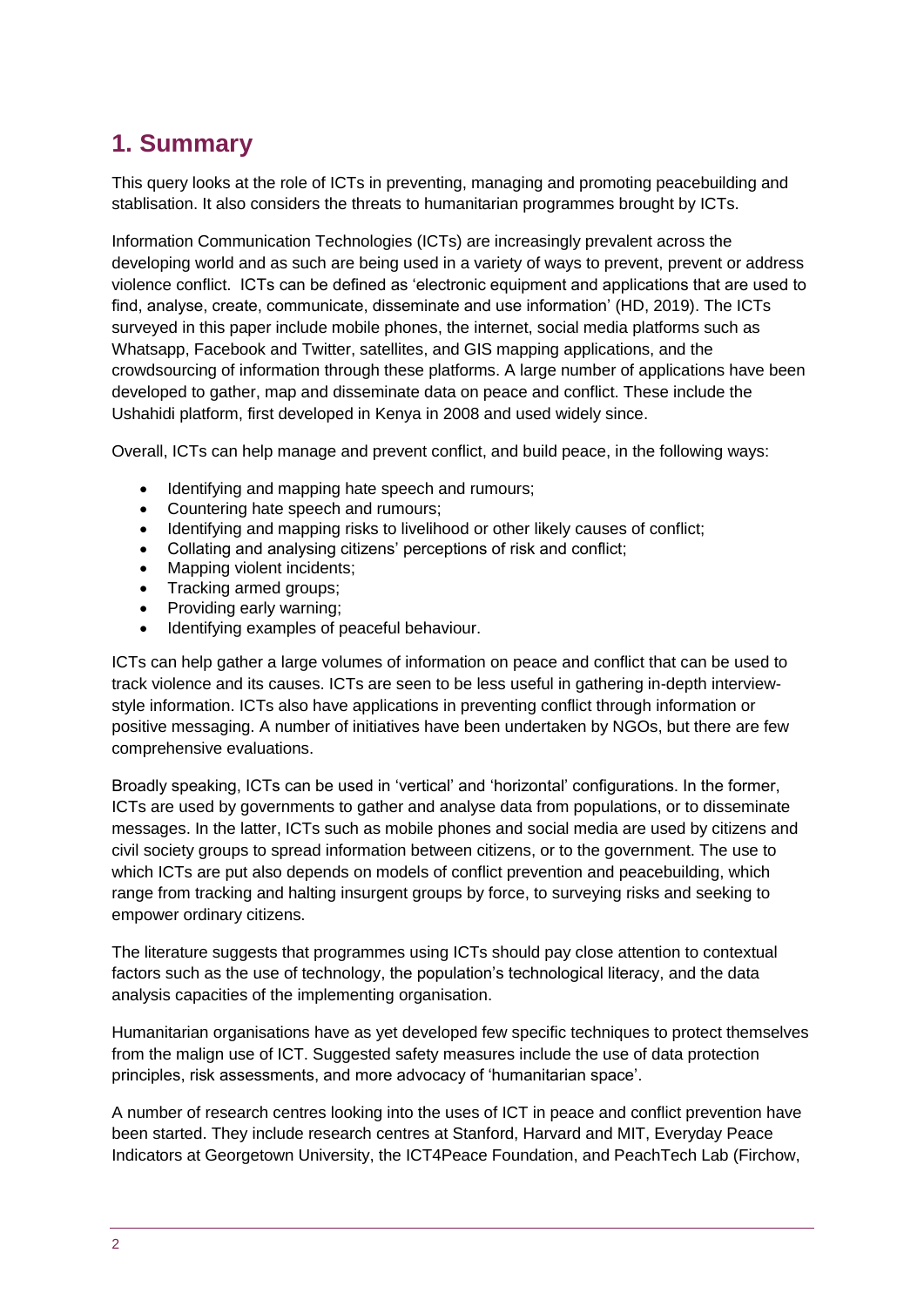Martin-Shields, Omer, & Ginty, 2017). This review drew on academic and grey literature. This was largely gender-blind. Academic and policy literature focuses on understanding how ICTs affect the dynamics of conflict, humanitarian programmes, and potential new uses of ICTs. Given the fast pace of innovation, some areas are not thoroughly evaluated.

# <span id="page-2-0"></span>**2. Use of ICTs in violence prevention, stabilisation and peacebuilding**

#### **2.1 General communication**

**ICT is used by most humanitarian and development organisations to gather and share information**. Researchers have found that mobile phones can supply useful data for programmes. Peacebuilders use mobile phones to 'collect near real-time monitoring data about outcomes and results of programme activities', especially in remote areas. Uses include checking whether programmes have been implemented as agreed, and learning based on how the programmes fared (Corlazzoli, 2014). Mobile phones can serve as a way for researchers to save data, can be used to ask questions of participants, and can be part of 'crowdsourcing systems' by which data is shared, and can be used to conduct interviews and surveys (Perera, 2017).

### **2.2 Collect data on conflict or peacebuilding events**

ICT has a number of applications in data gathering and data presentation that can aid the management and prevention of conflict. Mobile phones and internet platforms are being used to survey risk in areas undergoing conflict or at risk of conflict. Military peacekeeping missions have used satellite mapping on their missions to see the movements of troops or peoples.

**Satellite and drone mapping technology can provide images of difficult-to-reach conflictaffected areas.** While limited by factors such as cloud cover, this method can provide information otherwise unattainable. The information gathered through such mapping can take time to process. Satellite mapping also needs to be analysed, as 'geospatial information without a corresponding political narrative can be unhelpful or even misleading, misrepresenting the timeline of events and skewing causal explanations for conflicts' (Convergne & Snyder, 2015)

The UN's Geospatial Information Section (UN GIS), OCHA's Relief Web Maps, or UNOSAT all provide maps or analysis of geographic data. Moreover, 'open-source and crowd-sourced tools such as Airbus Defence and Space, Global Incident Map, Jane's Satellite Imagery Analysis, Liveuamap, MDA Geospatial Services, and Ushahidi provide important low-cost alternatives' for smaller organisations (HD, 2019).

Satellite mapping is being used in the following ways by peacekeepers:

- the demarcation and enforcement of international boundaries;
- support for the negotiation and implementation of ceasefire and peace agreements;
- stabilization and violence prevention operations; electoral assistance;
- the protection of civilians:
- human rights monitoring;
- support for the extension of state authority and the rule of law;
- the provision of humanitarian assistance.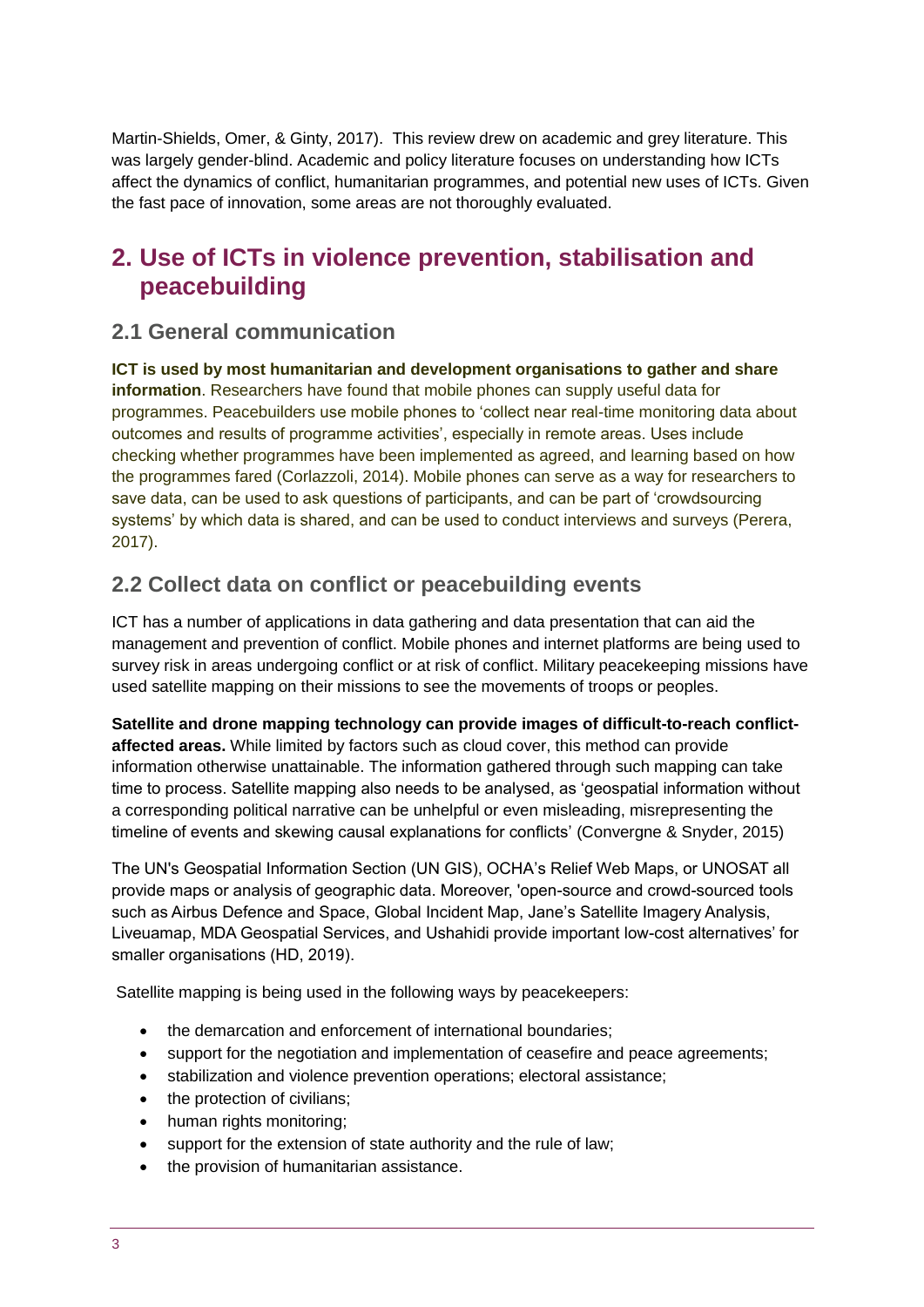In situations where borders or facts on the ground are subject to debate, a UN-supplied map can 'equalize information held by different stakeholders as a prerequisite to better dialogue, decision making and monitoring.' For example, satellites were used to create impartial maps in the Dayton Peace Accords between Sudan and South Sudan in 2011 (HD, 2019).

By mapping the location and frequency of violence, it can be used to calculate force to space ratios for peacekeepers, as in the 2012 election violence in Timor-Leste. Satellite images can also be used to detect attacks soon enough for peacekeepers to intervene (Convergne & Snyder, 2015, p. 566). In Syria and Yemen, GPS location data on hospitals and schools has been given to the warring parties who can then make sure these buildings are not attacked, as part of a process called deconfliction. 1

#### **2.3 Collect data on conflict and stability risks for early warning analysis**

**ICTs can be used to gather data on, and map, potential triggers for conflict such as resource shortages or movements of people.** Data on violence is being analysed to understand patterns and causes of violence. Predictive peacekeeping is defined as **'**a range of analytic tools and peacekeeping practices that serve to forecast where and when armed violence will take place, combined with changes in peacekeeping leadership decision making — in particular deployment of peacekeeping staff — based on those forecasts'. The UN's Situational Awareness Geospatial Enterprise (SAGE) database of events is designed to facilitate machine learning to detect patterns and predict conflict. Machine learning can analyse patterns, rarely than following pre-set rules, and can therefore help to show how 'events and developments combine to affect outcomes'. For predictive peacekeeping to be successful, both informed theories on the likely risk factors, and meaningful data are required. In the case of Darfur, highly local data such as livestock thefts or splits in rebel groups are good predictors and are wellcovered by the Joint Mission Analysis Centre (JMAC) database (Duursma & Karlsrud, 2019).

Discussing the role of data in peacebuilding, Mac Ginty argues that 'information systems…seem geared to recording incidents rather than processes' and thus miss the 'chronic nature' and structural causes of violence (2017, p. 699). He therefore points to the importance of humancentred data in everyday contexts, for which ICTs are less useful. While ICTs can help gather survey information from remote populations at little cost, it should not supplant traditional humancentred forms of knowledge-gathering. Predictive peacekeeping therefore requires significant resources in both collecting and analysing data and looking for causal relationships.

The **Crisis and Recovery Mapping and Analysis project (CRMA) project run by** UNDP Sudan has sought to map risks affecting Sudan and South Sudan and involve the local population. The project gathered perceptions on threats through community workshops, facilitated by government officials, which were plotted on a GIS database tool. Two early warning systems were piloted based on this data, including the **Conflict Early Warning and Response Unit** (**CEWERU**). Conflict incidents with their geographical location can be reported by local officers and added to the database. The early warning reports are analysed each month by a

-

<sup>1</sup> [https://www.thenewhumanitarian.org/analysis/2018/11/13/what-humanitarian-deconfliction-syria](https://www.thenewhumanitarian.org/analysis/2018/11/13/what-humanitarian-deconfliction-syria-yemen)[yemen](https://www.thenewhumanitarian.org/analysis/2018/11/13/what-humanitarian-deconfliction-syria-yemen)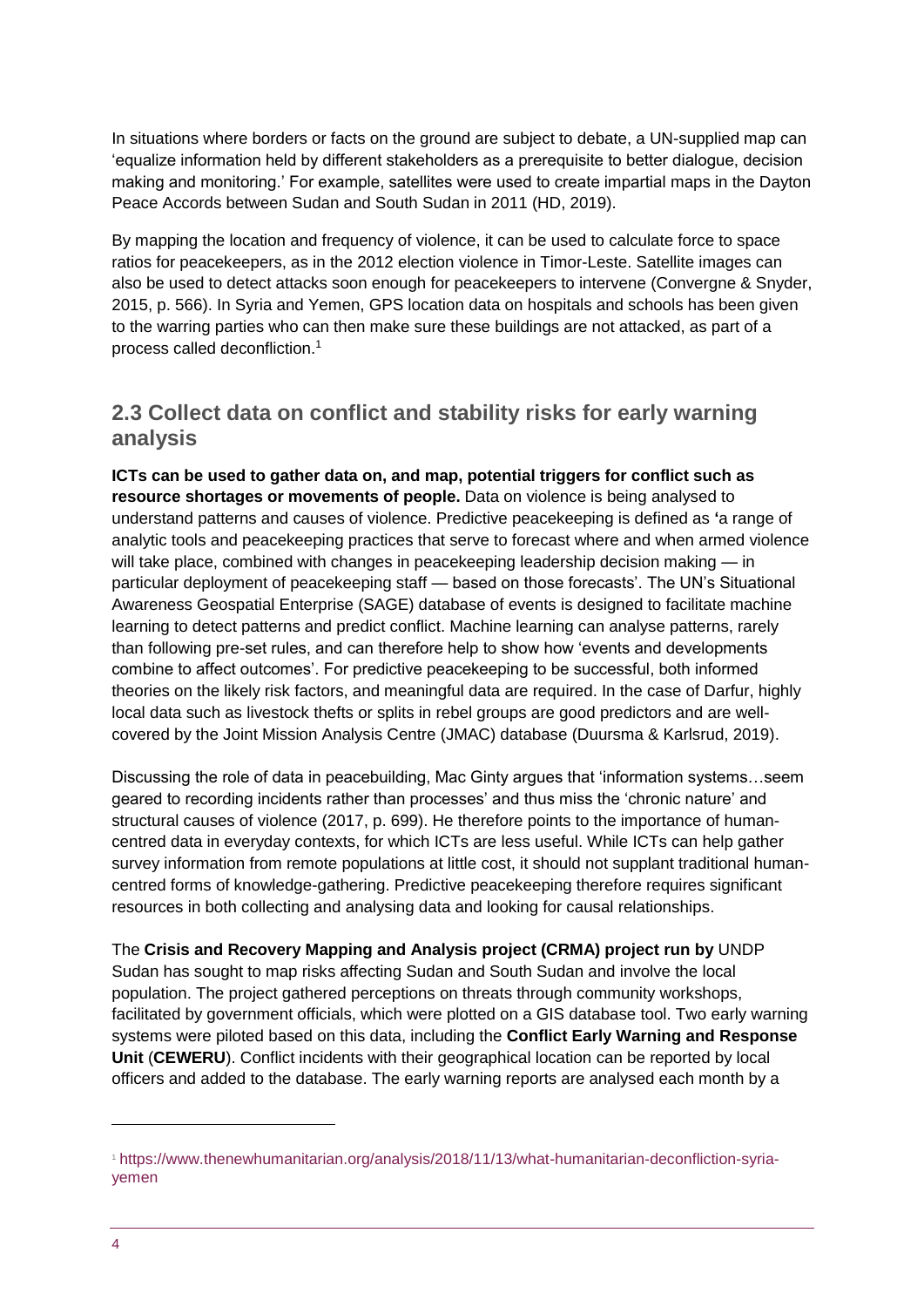technical team at the state level. The success of such projects depends on whether the technology can make 'actionable data'. This requires it to be linked to existing local capacities, for analysis as well as action (Larrauri, 2013).

**Where data is being crowdsourced, it is important to tailor programmes according to the population's capacities and access to technology**. In Kyrgyzstan, initiatives run by UNDP and USAID, the EC and the UNHCR have failed as early warning systems. A 2010-11 UNDP and UN Women-funded early warning system failed because many of the rural women expected to provide the warnings by SMS were semi-literate and struggled to use the technology. Sending analysts to the field to verify information or explain technology is costly and delays the information (Mateeva, 2013). In areas with low mobile phone and internet coverage, paper-based systems may be more appropriate. Summarising the lessons from several cases studies, Mancini and O'Reilly (2013) emphasise the importance of using ICT to 'bolster existing local capacities' or alongside technologies actually being used.

**The use of technology to gather and disseminate data should therefore be determined by local capacity**. Several studies criticise 'supply-driven' use of ICTs. Some tools, such as interactive maps, may require training for users and local implementing partners. Although ICT use across the world, including the developing world, is rising, not all populations are equally connected to these networks, leading to 'digital divides' within and across countries. The regulatory environment for internet, telecoms and media, and the level of connectedness, are important factors. It is therefore important to consider the most appropriate technologies for a given context. In some cases, non-digital technology may be more effective

#### **2.4 Collect data on citizen perceptions**

**Social media produces large volumes of data on a population's views, which can be used to predict instability and conflict.** The Carter Centre Syria Conflict Mapping Project aims to provide analysis of 'feelings and thoughts' of a population (Corlazzoli, 2014). Researchers in Mexico have analysed millions of tweets to assess attitudes to the government, drug cartels and the media in Mexico. They have identified 'civic media curators…responsible for a disproportionate number of violence-relate real-time tweets'. Another researcher has analysed new and old media to show the 'micromechanisms of drug-related violence' (Muggah & Diniz, 2013). The value of such analyses is that they can produce a lot of data in real time to give peacebuilders an image of the situation (Corlazzoli, 2014). However, such large aggregations of data can include biases and inaccuracies, not least because of unequal levels of access to technology (HD, 2019; Mac Ginty, 2017).

Several studies point to the limited amount of nuance and contextual data that can be derived from SMS or internet-based surveys and **advise the continued use of face-to-face methods for in-depth data collection**. Based on fieldwork in the DRC, Perera argues that SMS surveys can 'at best be a supplementary form of conflict data' and points to the continued need for fieldwork to produce detailed, contextualised knowledge. Aside from a lack of verification, remote surveys via SMS or other methods often only produced brief, factual answers (Perera, 2017). Mac Ginty has looked at the use of SMS surveys in parts of Cape Town that are dangerous to access and notes the difficulty of getting contextual information (Firchow & Mac Ginty, 2017). These scholars emphasise the limits qualitative data gathered through ICT, the need to use it alongside traditional, human-centred methods, and the importance of human networks and personalities (Mac Ginty, 2017).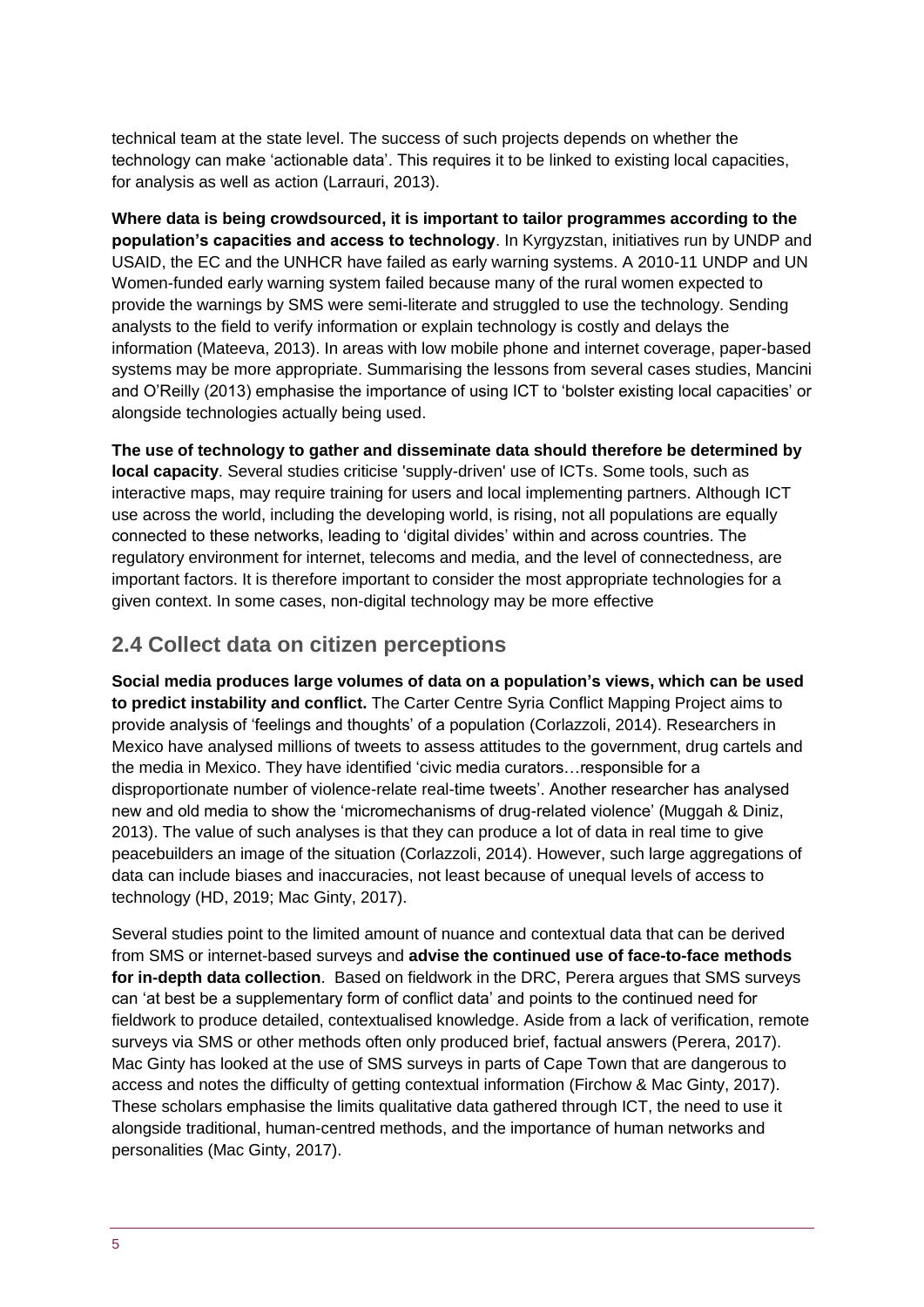## **2.5 Collect data on armed groups**

ICTs can be used by military peacekeepers or security forces to **gather intelligence on rebel groups or criminal groups** (Berman, Felter, & Shapiro, 2018; Muggah & Diniz, 2013). Recent analysis of the United States' military data from Iraq has sought to understand how ICT data can be effective in fighting insurgencies. ICTs can be used to gather two forms of intelligence by military peacekeeping or pacification missions. Signals intelligence (SIGINT) is the term to describe information on the planned operations of armed groups, derived from interception communications or assessing patterns of activity. HUMINT is human intelligence from the population at large, including tip-offs on armed group activity as well as perceptions of risks and information on relations between groups and the population.

It is important to consider not just the technologies used to gather data, but also the **costs and benefits or providing information**, and the **relationship between those informing and peacekeepers**. ICTs have been used to track violence in Latin America, the region with the highest rates of organised and interpersonal violence in the world. Partly because of a legacy of authoritarian government, security forces have led the way in developing ICT platforms to trace gangs and violence. Police forces in countries such as Brazil, Colombia and Mexico have developed platforms to gather and analyse large amounts of data from surveillance systems and police and citizen reporting using models developed in the US. Infocrim in Sao Paolo has been credited with a fall in homicides from 12,800 to 7,200 in the period 1999-2005, and has been copied across the continent. The Rio de Janeiro Smart City programme includes banks and technology firms as partners (Muggah & Diniz, 2013).

**High rates of ICT use in the region have seen a number of horizontal approaches to gathering this data, led by citizens or NGOs**. Citizen-reporting systems and blogs have been used to produce data on violence, particularly in countries where the press self-censors or citizens fear violent reprisals if they report to authorities. Many of these initiatives have been started by NGOs or citizens. These include blogs reporting on drug gang violence and information sharing on state-led pacification measures. While these initiatives bring benefits such as a potentially wide pool of informers and inclusivity, they also bring risks of false information and vigilante justice. However, there is little analysis of the efficacy of these measures in the Latin American context (Muggah & Diniz, 2013, p. 38).

While vertical approaches have been successful in enhancing state security goals, horizontal approaches have the potential to improve the accountability of state security forces and work effectively in situations where the police or gangs inspire fear (Muggah & Diniz, 2013).

## **2.6 Counterinsurgency**

**ICT can be used to combat armed groups and prevent attacks**. Shapiro and Siegel (2015) note the apparent paradox that ICTs in conflict situations can 'make it easier for anti-government actors to coordinate and solve collective action problems, but they can also help government forces repress activism'. They use game theory to model this issue and conclude that ICTs will help a government suppress an insurgency if they increase the government's ability to report the group's activities more than the ability of the group to retaliate.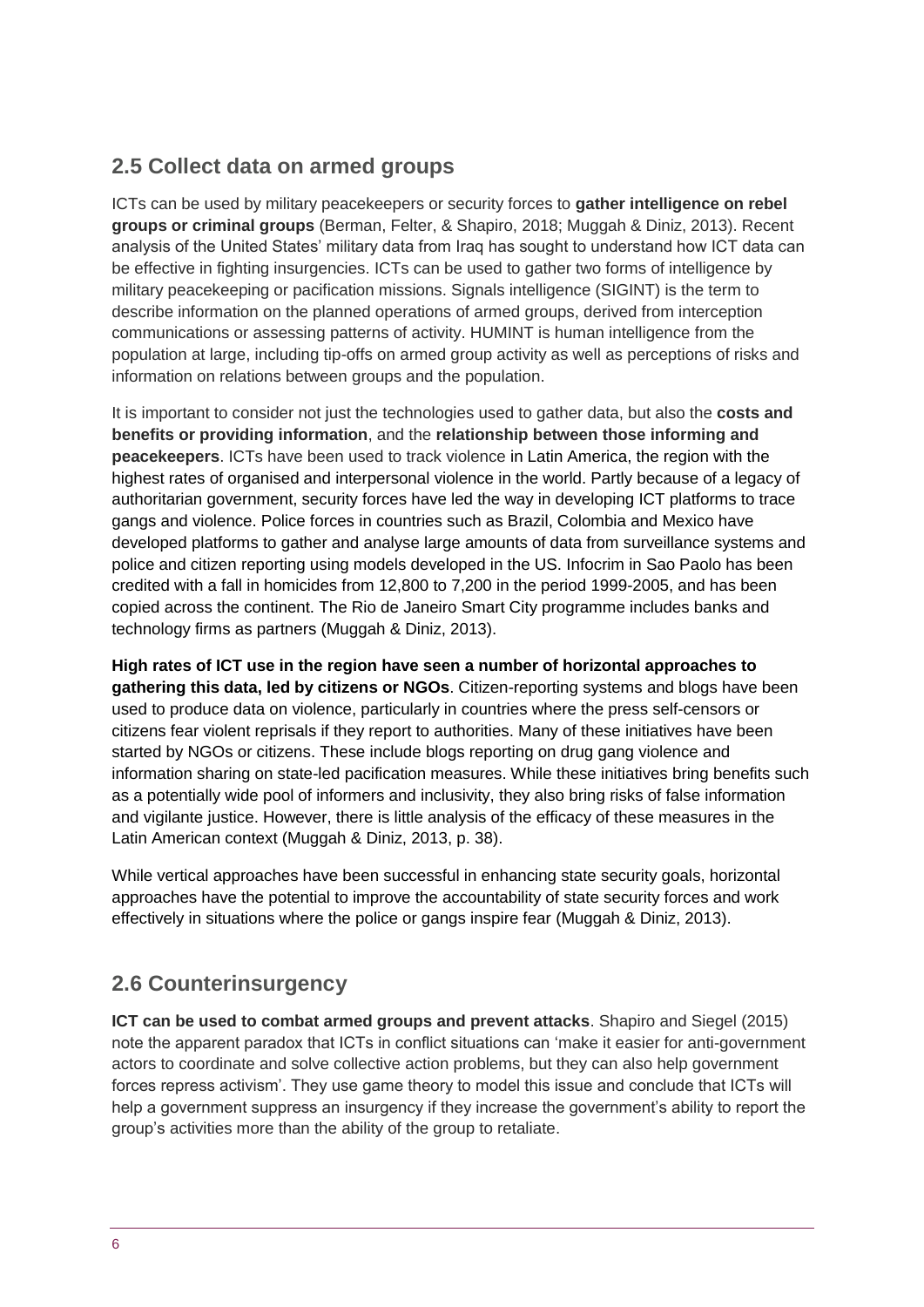Analysing mobile phone coverage, American SIGINT data in Iraq, and examples from Africa and the Philippines, Berman and Shapiro argue that **more ICT coverage benefits the government in asymmetric wars, whereas in symmetrical wars it tends to benefit rebel groups**. Internet and mobile phone networks allow rebel groups to co-ordinate attacks and detonate bombs. However, the advantages of more intelligence are greater for governments already enjoying a military advantage: they can intercept rebel communications and can also get tip-offs from the civilian population, which allows them to find the rebels and benefit from their advantage in force. Conversely, without communication networks, it is much more difficult and dangerous for civilians to inform on rebel groups, who can therefore hide within the civilian population more easily (Berman and Shapiro, 2018). Because of these factors, conflict parties such as Boko Haram and the Nigerian government, the Taliban, and those involved in the Yemeni and Syrian wars, have shut down or reduced access to communications technology at various times. By contrast, the US military sought to install cell phone towers in Iraq partly to help fight insurgencies.

### **2.7 Collect data on hate speech and rumours**

Hate speech is seen to be a driver of conflict, and to be driven by ICTs. A number of platforms were developed to track hate speech following the 2008 post-election violence in Kenya:

- **Ushahidi** was established in 2008 to map election violence. It gets data from Facebook, Twitter and SMS and works with civil society actors. It has been used in many other contexts since.
- **Uchaguzi** is a telephone-based system. Users send an SMS about incidents of violence. It is verified and sent to the authorities. As it has a toll-free number, it is useful in poor areas with no internet.
- **Uwiano Platform for Peace** was launched in 2010 by the government and UNDP and included NGOs such as PeaceNet Kenya. It provides online tracking tools and citizens can send an SMS to report an incident.
- **Umati** is a project established in 2013 to monitor hate speech on the internet and input it into a database and map.
- On Facebook, **Elections Iwitness Kenya** and **Kenya Elections 2013** were used to share experiences of election malpractice or violence.
- **Sisi Ni Amani** was a programme to improve civic education and prevent violence using SMS messaging in the 2013 election.
- **Una Hakika ('Are you sure?')**, established in 2017, is an information service that tries to check potentially dangerous rumours, using mobile phones.

According to Mutahi and Kimari, 'The main challenge in using social media to forecast violence is ensuring the veracity and authenticity of the information gathered before it leads to violence' (Mutahi & Kimari, 2017b, p. 22). Although rating it a success, an ALNAP evaluation of Uchaguzi noted the difficulties brought by crowdsourcing information, and the need for filters and staff to verify information sent remotely (*Uchaguzi: A Case Study Executive Summary*, n.d.).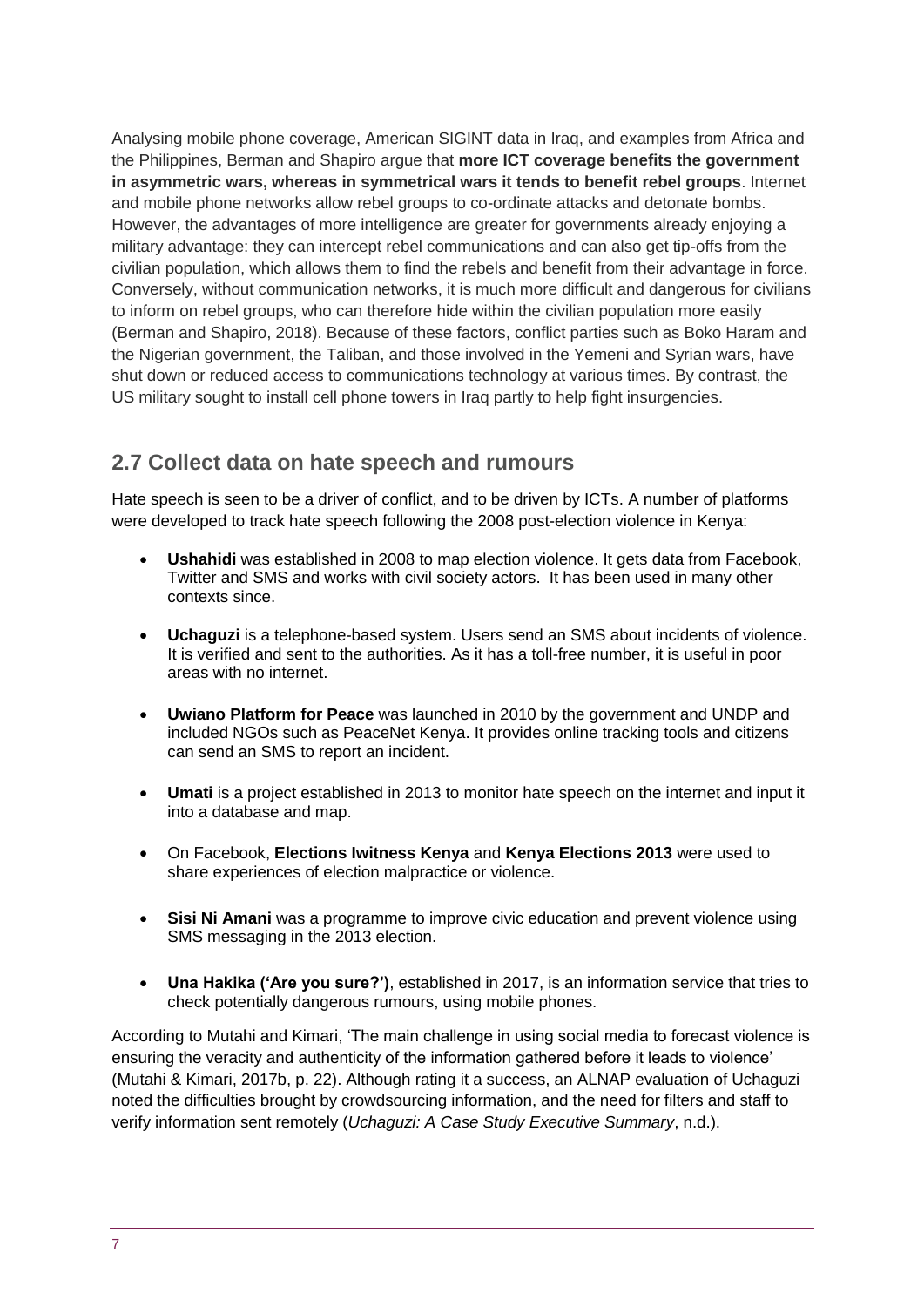### **2.8 Counter hate speech and rumours**

ICTs can be used to **counter false rumours, disseminate peaceful messages, and provide a platform for peace-promoting initiatives**. They work on the basis of the Ceasefire programme in Chicago that violence is a transmittable disease (Larrauri & Kahl, 2013). There are examples of ICTs being used successfully to counter hate speech and false rumours. However, these platforms may also be reliant on pre-existing networks of trust or reliable institutions.

Although ICTs can be used to trace hate speech, it is hard to define hate speech in law and governments often struggle to prosecute sites registered abroad. Moreover, the prosecution of hate speech can have the unintended consequence of making it more rather than less visible (Mutahi & Kimari, 2017b, p. 23).

**More evaluation of programmes to counter false rumours or hate speech is needed**. An evaluation of Sisi Ni Amani's work, based on a survey sampling its users, was conducted by Sisi Ni Amini and researchers from the University of Pensylvannia. It was found that civic education messages were useful to those receiving them. The study also indicated that participants thought the messages had a calming effect. It suggested the more specific messages offered by the platform were more effective than many of the generic peace messages circulated around the elections. However, the study did not include non-subscribers to the service or offer comparison with other ICT messages available to Kenyans and therefore cannot show why the network was trusted (Shah & Brown, 2014).

Other studies point to **the importance of existing networks of kinship, creed and language** in propagating rumours as well as countering them. For instance, a study looked at three civil society organisations in South Africa, Tanzania and Uganda using ICT to resolve conflict. It was found that although ICTs could help communicate messages at low cost, success often depended on relationship building and local partners who had already developed trust in affected communities (Morrison, 2016).

Seeking to explain the success of ICT platforms in reducing violence in Kenya, Martin-Shields (2013) argues that ICTs **can help reduce violence in situations of information asymmetry**, where elites are seeking to stoke group rivalry. He proposes four contextual factors needed for ICTs to be able to reduce violence: that violence is not preferred by the population, but rather a consequence of elite-'manufactured fear and perceived risk'; that violence occurs during particular times, such as after elections; that ICT use is widespread and mechanisms of reporting are known; and that there is buy-in from the government, UN or another actor to enforce conflict prevention measures. In areas where institutions are weaker or ICT networks are less prevalent such as the Democractic Republic of Congo, ICT platforms are unlikely to be effective.

Where ICTs are used to counter false rumours and hate speech, ICT use needs to be **matched by appropriate capacity for verifying and analysing data**. When used to report incidents or false rumours, organisations can quickly become swamped by submissions from the public. It is therefore important to be able to verify the data gathered so it is actionable. Such programmes also depend on context and may only work where information asymmetry is the cause of conflict. While programmes in Kenya are seen to have been effective, more research is needed to evaluate them.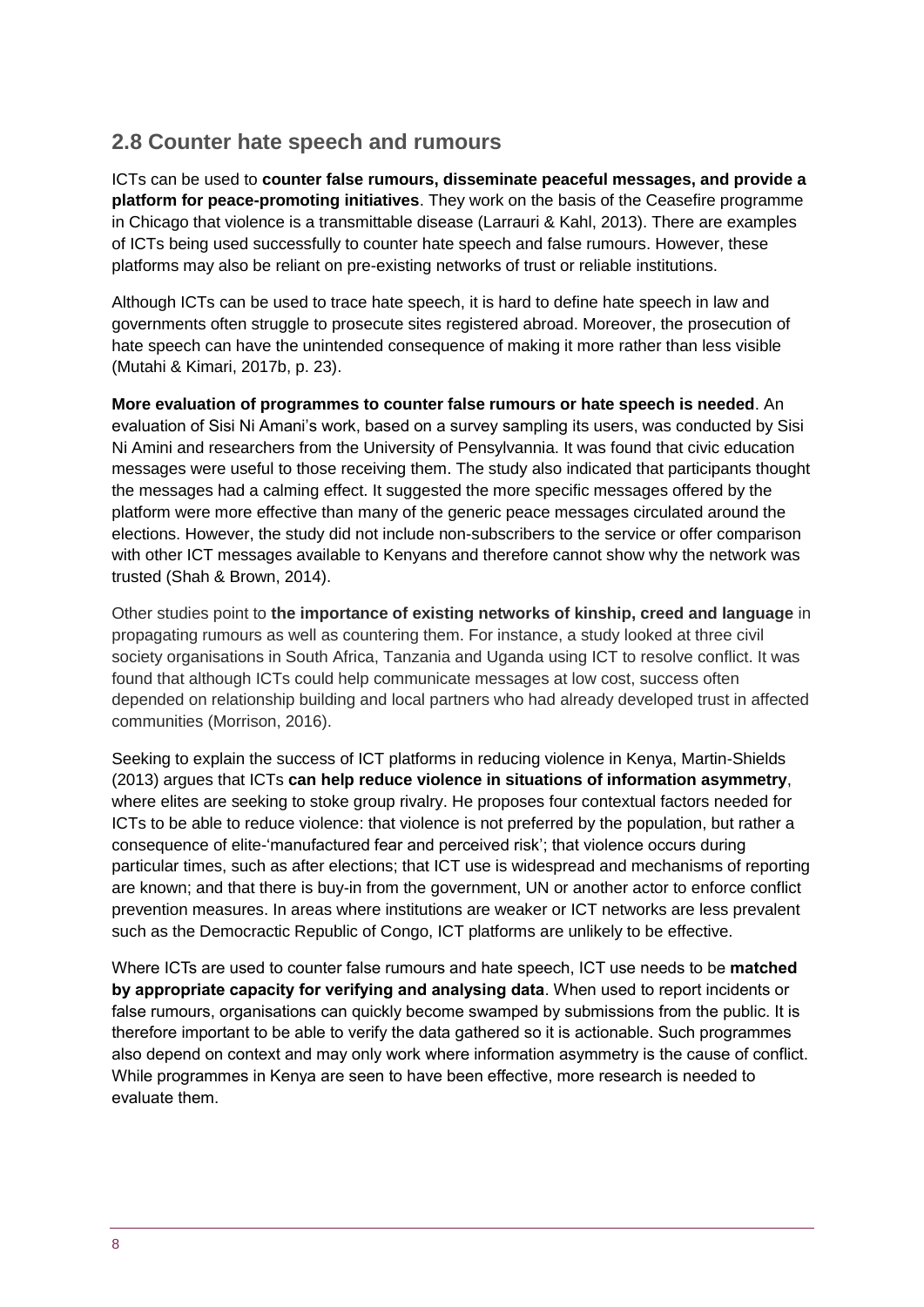## **2.9 Engage citizens**

Scholars of peacebuilding debate the efficacy of **peace processes built by outside actors versus those involving local actors**. The use of ICTs to prevent conflict or promote peace depends on the approach taken, and the context of the conflict, as much as the technology used. In all contexts, however, ICTs can gather a greater volume of data, often at lower cost, and can sometimes reach more remote areas. Several scholars also point to the importance of understanding the local dynamics of peace and point to the value of tracing the views and actions of ordinary people not involved in the conflict as potential barriers to its spread (Heinzelmann et al., 2011; Mac Ginty, 2017). From this perspective, ICTs such as mobile phones and social media with a wide reach have a significant potential to produce useful data for analysis of the dynamics of conflict.

**ICTs can be a cost-effective way to involve ordinary people in peace processes**. For example, in Colombia during the negotiations between the government and FARC a website was built to allow submissions from the public. In Libya, the Centre for Humanitarian Dialogue built an online platform to garner comments on the UN Action Plan for the consultation phase. The Donbass Dialogue is an online platform where both sides of the Russia-Ukraine conflict can submit issues of concern anonymously. In all of these examples, ICTs have allowed inclusion of more of the population. However, the method risks sampling bias in favour of the younger and more affluent citizens more likely to be online. The large volume of responses – 67,371 in Colombia – need to be sorted and managed appropriately. Finally, such an approach also risks being a 'superficial form of inclusion' (HD, 2019).

**ICT can be used in more or less participatory ways in peacebuilding**. For example, in postcivil war Sri Lanka the government, keen to marginalise the defeated rebel group (the LTTE), banned social media and has sought to suppress information on humanitarianism and development in the country. Peacekeeping organisations can also use ICTs to disseminate information about their work, such as the UNDP's use of social media in Cyprus, although this can be 'static' and lack interactivity. In a number of other contexts, ICTs have been used to encourage grassroots participation in peacebuilding. However, the authors emphasise that grassroots use of ICTs 'does not necessarily iron out power imbalances', but can, in some cases, have the opposite effect. ICTs can be tools for a more inclusive peace process, but do not guarantee it as access is not always uniform across a population (Tellidis & Kappler, 2016).

**Maps can be used in a number of participatory ways**. Heinzelmann, Brown, & Meier (2011) put forward the concept of **'**peace mapping' as a way to show 'ordinary people and their efforts' to build peace, and legitimise these by publicity. It can also strengthen individuals' resolve to find ways to get involved in peace and asks them to submit information about themselves and their skills via SMS or the internet. The peace map is based on the theory of the Third Side: that those not involved in violent conflicts can be important agents in preventing and delegitimising conflicts, especially when their options and their example are publicised (Corlazzoli, 2014; Heinzelmann et al., 2011). However, the peace map has not been implemented or evaluated so we cannot judge its efficacy.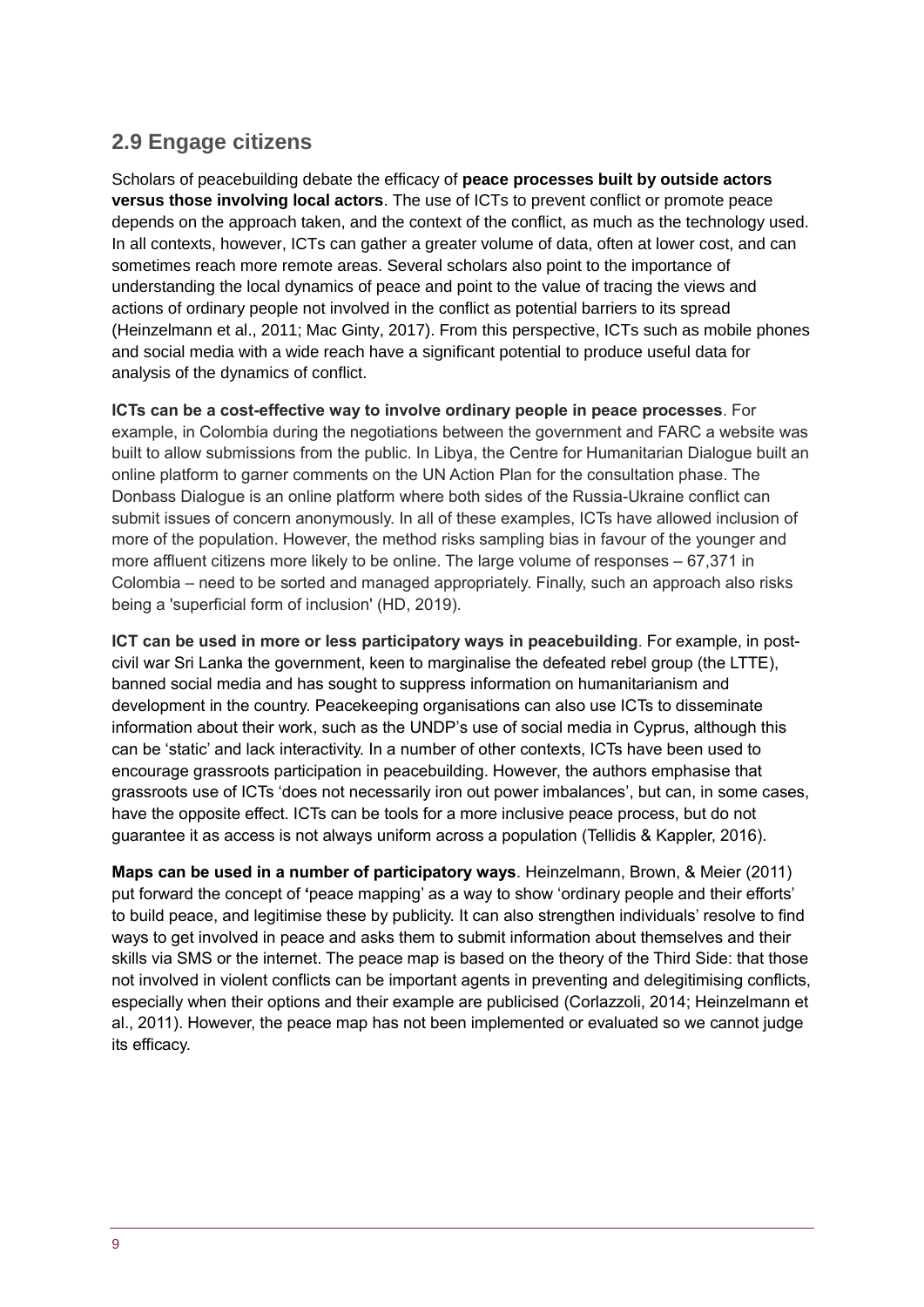# **3. Malign use of ICTs**

#### **3.1 Mobilisation of violence**

#### **Research points to the role of ICTs in triggering and facilitating violence in populations**.

Writing about the spread of ethnic conflict, Weidmann (2015) shows that information about violence 'triggers strategic learning and demonstration effects in subnational conflict actors which may increase the likelihood that these actors ultimately resort to violence' (See also: Mutahi & Kimari, 2017a; Pierskalla & Hollenbach, 2013). In this context, ICTs are one link that can transmit information and therefore encourage or discourage violence. They have been used to spread misinformation, disinformation and hate speech in several contexts. ICTs transmit beliefs and behaviours by tapping into psychological and neurological as well as political factors (Brown & Livingston, 2018). As ICTs such as mobile phones and social media work peer to peer, and across borders, they can act as a relatively novel another vector of transmission of beliefs and tactics likely to lead to violence for which preventions strategies have not been fully developed. For example, ICTs are seen to have spread false rumours and hate speech in Kenya around the 2008 elections.

#### **3.2 Cyberwarfare, cybercrime and espionage**

**The use of ICT in programmes and by conflict parties brings a number of risks to humanitarian organisations**. Hybrid warfare increasingly includes the use of information technology, and can bring a number of risks to peacebuilders and development organisations. ICTs can be used in to disrupt and subvert humanitarian organisations. Cyber-crime and cyber warfare, defined as 'any hostile measures against an enemy designed 'to discover, alter, destroy, disrupt or transfer data stored in a computer, manipulated by a computer or transmitted through a computer', are increasing risks. A UNOCHA report lists several risks this brings to humanitarian organisations:

- Targeting of beneficiaries' personally identifiable data, as well as community identifiable data, for criminal or political purposes.
- Nuisance attacks on websites or social media accounts.
- Dissemination of false rumours, particularly using hijacked humanitarian accounts.
- Monitoring and surveillance, including for targeting purposes;
- Internet shutdowns;
- Competition for control of critical internet resources;
- Infrastructure sabotage or disruption.

#### (HD, 2019; UN OCHA, 2014)

According to the UNOCHA report, **the challenges brought by cybercrime require greater investment in risk analysis and information security measures**. With regards to the risk of personal data being stolen, and used to target individuals or communities, it recommends data protection and privacy assessments, and the anonymisation and redaction of personal data used in programmes. It warns against the mosaic effect, whereby multiple datasets can be overlain to get round anonymisation. It recommends that workers are given basic training in cybersecurity, and risk assessments included in programmes. It also recommends advocacy for legal frameworks for information sharing in emergencies, and for 'humanitarian space' to discourage the hacking of humanitarian organisations (UN OCHA, 2014).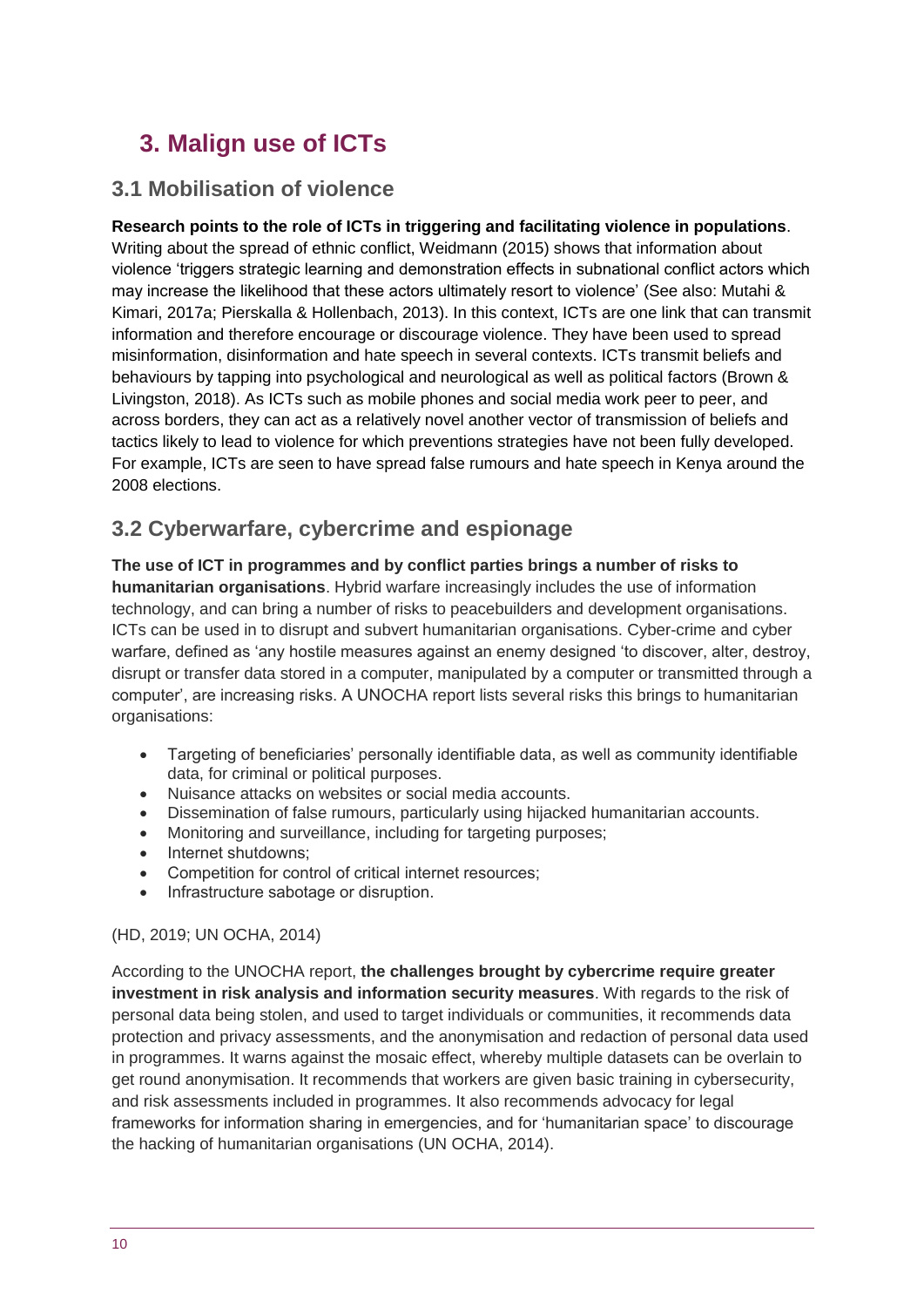# <span id="page-10-0"></span>**4. References**

- Berman, E., Felter, J. H., & Shapiro, J. N. (2018). *Small wars, big data : the information revolution in modern conflict*. Princeton, New Jersey: Princeton University Press.
- Brown, R., & Livingston, L. (2018). a new approach to assessing the role of technology in spurring and mitigating conflict: evidence from research and practice. *Journal of International Affairs*, *71*(Special). Retrieved from https://jia.sipa.columbia.edu/new-approach-assessing-roletechnology-spurring-and-mitigating-conflict-evidence-research-and
- Convergne, E., & Snyder, M. R. (2015). Making Maps to Make Peace: Geospatial Technology as a Tool for UN Peacekeeping. *International Peacekeeping*, *22*(5). https://doi.org/10.1080/13533312.2015.1094193
- Corlazzoli, V. (2014). *ICTs for Monitoring and Evaluation of Peacebuilding Programmes*. Retrieved from https://www.alnap.org/system/files/content/resource/files/main/ccvri-ssp-ict-and-mefinal.pdf
- Duursma, A., & Karlsrud, J. (2019). Predictive Peacekeeping: Strengthening Predictive Analysis in UN Peace Operations. *Stability: International Journal of Security and Development*, *8*(1), 1–19. https://doi.org/10.5334/sta.663
- Firchow, P., & Mac Ginty, R. (2017). Including Hard-to-Access Populations Using Mobile Phone Surveys and Participatory Indicators. *Sociological Methods and Research*. https://doi.org/10.1177/0049124117729702
- Firchow, P., Martin-Shields, C., Omer, A., & Ginty, R. Mac. (2017). PeaceTech: The Liminal Spaces of Digital Technology in Peacebuilding. *International Studies Perspectives*, *18*, 4–42. https://doi.org/10.1093/isp/ekw007
- HD, U. and. (2019). *Digital Technologies and Mediation in Armed Conflict*. Retrieved from https://peacemaker.un.org/sites/peacemaker.un.org/files/DigitalToolkitReport.pdf
- Heinzelmann, J., Brown, R., & Meier, P. (2011). Mobile technology, crowdsourcing and peace mapping: new theory and applications for conflict management. In M. Poblet (Ed.), *Mobile Technologies for Conflict Management: Online Dispute Resolution, Governance, Participation* (pp. 39–53). https://doi.org/10.1007/978-94-007-1384-0\_4
- Herbert, S., Higazi, A., and Owen, Olly. (2019). *Farmer-pastoralist conflicts in Nigeria: A stakeholder mapping*, GSDRC Working Paper, forthcoming.
- Larrauri, H. P. (2013). New Technologies and Conflict Prevention in Sudan and South Sudan. In F. Mancini (Ed.), *New Technology and the Prevention of Violence and Conflict* (pp. 71–86). New York: International Peace Institute.
- Larrauri, H. P., & Kahl, A. (2013). Technology for Peacebuilding. *Stability: International Journal of Security & Development*, *2*(3), 1–15. https://doi.org/10.5334/sta.cv
- Mac Ginty, R. (2017). Peacekeeping and Data. *International Peacekeeping*, *24*(5), 695–705. https://doi.org/10.1080/13533312.2017.1383561
- Mancini, F. (ed. . (2013). *New Technology and the Prevention of Violence and Conflict*. Retrieved from www.ipinst.org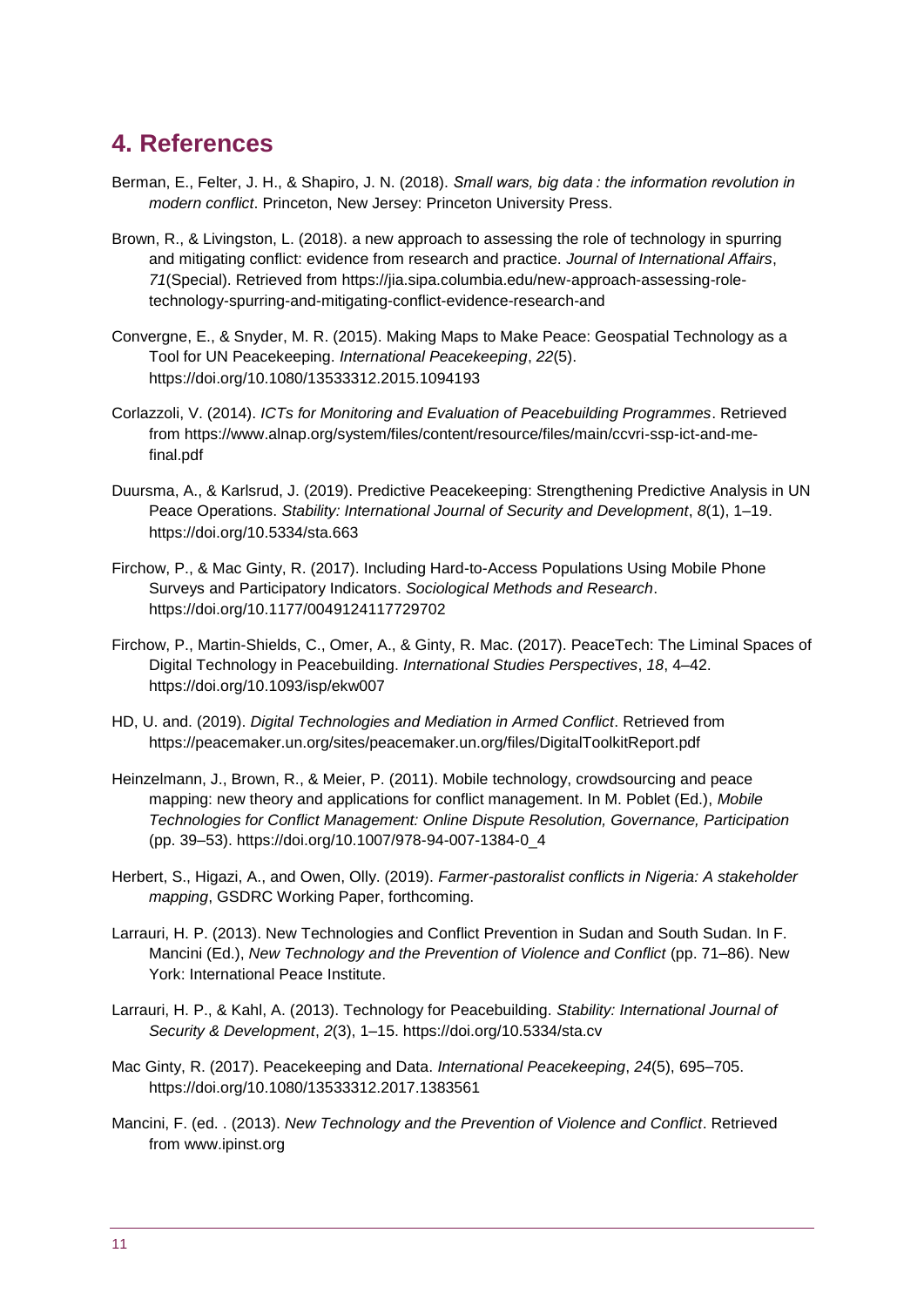- Mancini, F., & O'Reilly, M. (2013). Conclusion: New Technology in Conflict Prevention. In F. Mancini (Ed.), *New Technology and the Prevention of Violence and Conflictof Violence and Conflict* (pp. 87–92). New York: International Peace Institute.
- Martin-shields, C. (2013). Inter-ethnic Cooperation Revisited: Why mobile phones can help prevent discrete events of violence, using the Kenyan case study. *Stability: International Journal of Security & Development*, *2*(3), 58. https://doi.org/10.5334/sta.cu
- Mateeva, A. (2013). Conflict Cure or Curse? Information and Communication Technologies in Kyrgyzstan. In F. Mancini (Ed.), *New Technology and the Prevention of Violence and Conflict* (pp. 56–70). New York: International Peace Institute.
- Muggah, R., & Diniz, G. (2013). Using Information and Communication Technologies for Violence Prevention in Latin America. In *New Technology and the Prevention of Violence and Conflict* (pp. 28–41). New York: International Peace Institute.
- Mutahi, P., & Kimari, B. (2017a). The Impact of Social Media and Digital Technology on Electoral Violence in Kenya. In *Institute of Development Studies* (Vol. 2017).
- Perera, S. (2017). To Boldly Know: Knowledge, Peacekeeping and Remote Data Gathering in Conflict-Affected States. *International Peacekeeping*, *24*(5), 803–822. https://doi.org/10.1080/13533312.2017.1383566
- Pierskalla, J. H., & Hollenbach, F. M. (2013). Technology and Collective Action: The Effect of Cell Phone Coverage on Political Violence in Africa. *American Political Science Review*, *107*(2). https://doi.org/10.1017/S0003055413000075
- Shah, S., & Brown, R. (2014). *Programming for Peace: Sisi Ni Amani Kenya and the 2013 Elections Programming for Peace: Sisi Ni Amani Kenya and the 2013 Elections*. Retrieved from http://www.global.asc.upenn.edu/app/uploads/2014/12/SisiNiAmaniReport.pdf
- Shapiro, J. N., & Siegel, D. A. (2015). Coordination and security: How mobile communications affect insurgency. *Journal of Peace Research*, *52*, 312–322. https://doi.org/10.1177/0022343314559624
- Tellidis, I., & Kappler, S. (2016). Information and communication technologies in peacebuilding: Implications, opportunities and challenges. *Cooperation and Conflict*, *51*(1), 75–93. https://doi.org/10.1177/0010836715603752
- *Uchaguzi: A Case Study Executive Summary*. (n.d.). Retrieved from https://www.alnap.org/system/files/content/resource/files/main/uchaguzi-121024131001 phpapp02.pdf
- UN OCHA. (2014). *Humanitarianism in the Age of Cyber-warfare: Towards the Principled and Secure Use of Information in Humanitarian Emergencies*. Retrieved from www.unocha.
- Weidmann, N. B. (2015). Communication networks and the transnational spread of ethnic conflict. *Journal of Peace Research*, *52*, 285–296. https://doi.org/10.1177/0022343314554670

#### **Acknowledgements**

We thank the following experts who voluntarily provided suggestions for relevant literature or other advice to the author to support the preparation of this report. The content of the report does not necessarily reflect the opinions of any of the experts consulted.